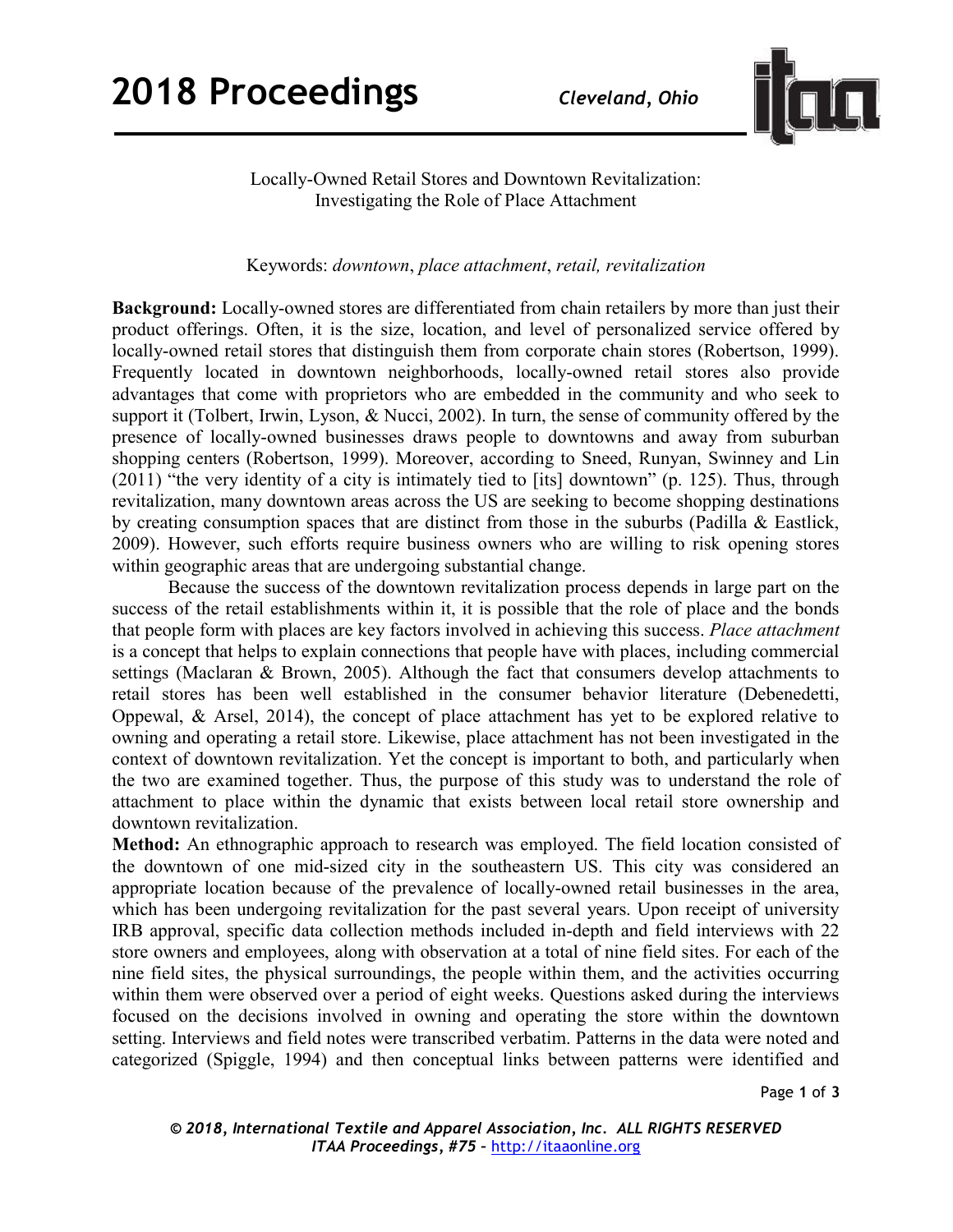interpreted through the lens of place attachment. Three primary themes emerged from this process: It Just Feels Right, A Neighborhood Vibe, and Safe Space in a Unique Place.

Findings: The first theme highlights the bonds that store owners have with the spaces in which they have set up shop. For example, when Brad was asked why he chose his specific location, he replied, "What made it happen was taking one step inside this building, which was a disaster at the time, pipes hanging, dead rats in the corner, it was rundown, so of course I said YES." Other store owners described similar emotional connections to their chosen store sites. Margaret shared, "This place has the metal doors, it had the driveways that came in...we could visualize the space it could become… it's you know… like when you're looking for houses, you just get that feeling about it being right."

 Alongside a bond with the specific space selected for the store, some participants attributed their decisions about store location to the feelings evoked by the downtown area, as highlighted in the second theme. For example, Greg shared how he was drawn to downtown because of the way that the local atmosphere reflected on his business, saying, "We really liked that this was a funky area, you know? The vibe…and people in those industries tend to be independent, independent thinkers, independent businesses, you know...that type." Analisa also talked about the entrepreneurial spirit she experienced in the downtown and how it drew her to the place she selected for her shop: "I want to be part of what is happening downtown."

 When business owners were asked why customers shop at their stores and are drawn to the downtown area, responses focused on the uniqueness that the place offers to diverse groups of people, comprising the third theme. For example, Katherine explained that her downtown store creates attachment by "developing relationships…intimate connections, it's unique…it's that safe place." Likewise, Sabine encourages attachment by ensuring her product offerings align with the uniqueness of the area, saying, "Our core customer really loves the downtown setting…[it's] energetic and that's our vibe," and she strives to reflect this through what she sells. Participants utilize the character of downtown and what it offers to augment the character of their stores and what their stores have to offer. The result is a unique sense of place that bonds people not just to a single store, but to the downtown as a whole.

Conclusion: Findings of this study highlight the importance of place attachment not just among participants as owners of small retail stores, but for the entire downtown as a community of retailers operating within an area that is being revitalized. Notably, the perspectives shared by the participants in this study point to the extent to which people, including store owners, are just as important as places in fostering place attachment. With many downtown areas across the US undergoing revitalization, this study points to the need to understand the synergies between retail store owners and the downtown. As two parts within the whole of the revitalization process, both are important to creating an overall sense of place and prompting attachment to it. Although limited in its focus on one geographic area, this study suggests further opportunities for research that examines the importance of place attachment for locally-owned retail establishments in general and specifically relative to the different types of places in which they operate.

Page 2 of 3